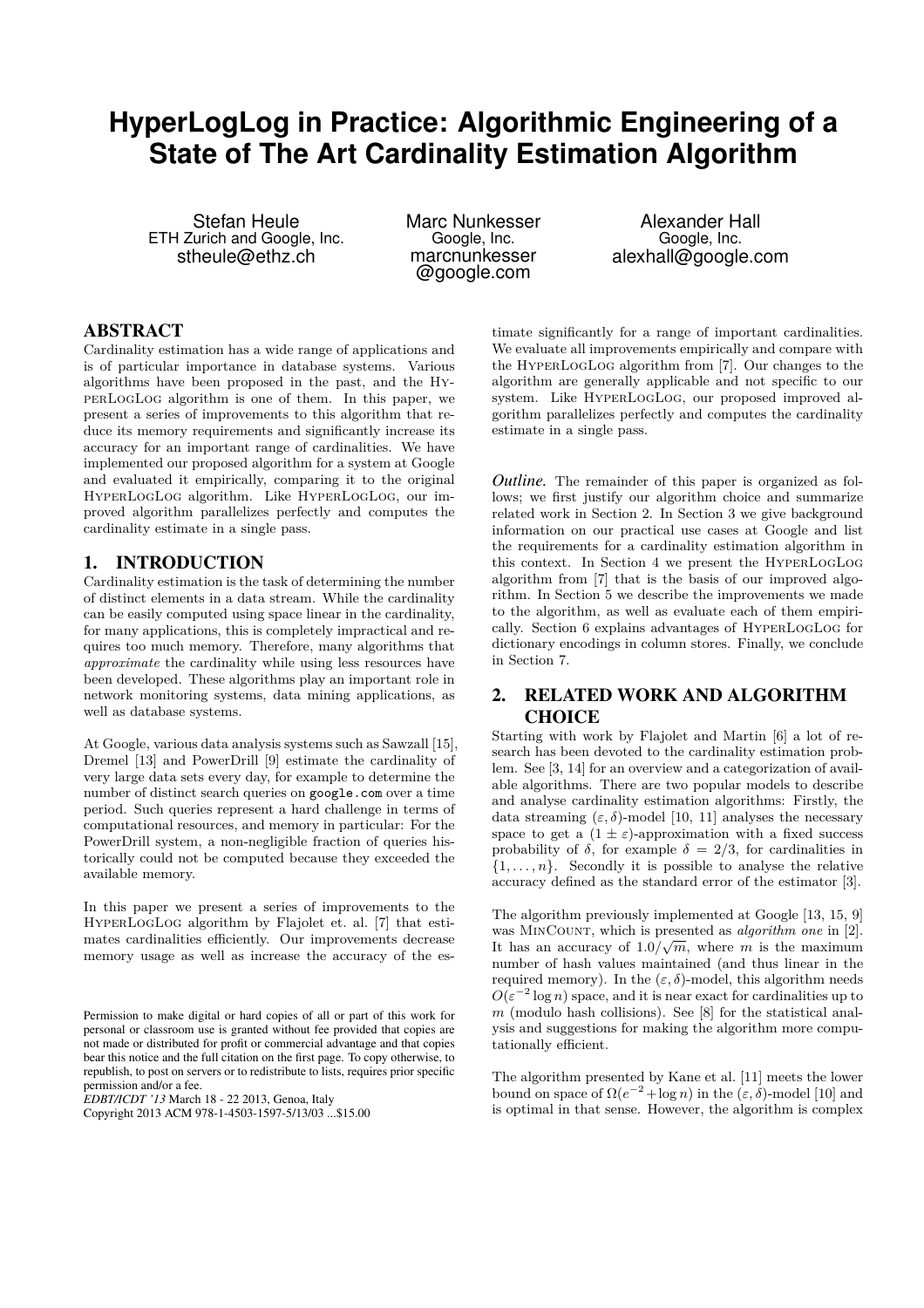and an actual implementation and its maintenance seems out of reach in a practical system.

In [1], the authors compare six cardinality estimation algorithms including MinCount and LogLog [4] combined with LINEARCOUNTING [16] for small cardinalities. The latter algorithm comes out as the winner in that comparison. In [14] the authors compare 12 algorithms analytically and the most promising 8 experimentally on a single data set with  $1.9 \cdot 10^6$  distinct elements, among them LOGLOG, LINearCounting and MultiresolutionBitmap [5], a multiscale version of LINEARCOUNTING. LINEARCOUNTING is recommended as the algorithm of choice for the tested cardinality. LogLog is shown to have a better accuracy than all other algorithms except LINEARCOUNTING and MULTIRESolutionBitmap on their input data. We are interested in estimating multisets of much larger cardinalities well beyond  $10^9$ , for which LINEARCOUNTING is no longer attractive, as it requires too much memory for an accurate estimate. MULTIRESOLUTIONBITMAP has similar problems and needs  $O(\varepsilon^{-2} \log n)$  space in the  $(\varepsilon, \delta)$ -model, which is growing faster than the memory usage of LogLog. The authors of the study also had problems to run MULTIRESOLUTION-BITMAP with a fixed given amount of memory.

HyperLogLog has been proposed by Flajolet et. al. [7] and is an improvement of LogLog. It has been published after the afore-mentioned studies. Its relative error is  $1.04/\sqrt{m}$ and it needs  $O(\varepsilon^{-2} \log \log n + \log n)$  space in the  $(\varepsilon, \delta)$ -model, where *m* is the number of counters (usually less than one byte in size). HyperLogLog is shown to be near optimal among algorithms that are based on order statistics. Its theoretical properties certify that it has a superior accuracy for a given fixed amount of memory over MINCOUNT and many other practical algorithms. The fact that LogLog (with LINEARCOUNTING for small values cardinalities), on which HyperLogLog improves, performed so well in the previous experimental studies confirms our choice.

In [12], Lumbroso analyses an algorithm similar to Hyper-LogLog that uses the inverse of an arithmetic mean instead of the harmonic mean as evaluation function. Similar to our empirical bias correction described in Section 5.2, he performs a bias correction for his estimator that is based on a full mathematical bias analysis of its "intermediate regime".

# 3. PRACTICAL REQUIREMENTS FOR CARDINALITY ESTIMATION

In this section we present requirements for a cardinality estimation algorithm to be used in PowerDrill [9]. While we were driven by our particular needs, many of these requirements are more general and apply equally to other applications.

PowerDrill is a column-oriented datastore as well as an interactive graphical user interface that sends SQL-like queries to its backends. The column store uses highly memoryoptimized data structures to allow low latency queries over datasets with hundreds of billions of rows. The system heavily relies on in-memory caching and to a lesser degree on the type of queries produced by the frontend. Typical queries group by one or more data fields and filter by various criteria.

As in most database systems, a user can count the number of *distinct* elements in a data set by issuing a *count distinct* query. In many cases, such a query will be grouped by a field (e.g., country, or the minute of the day) and counts the distinct elements of another field (e.g., query-text of Google searches). For this reason, a single query can lead to many count distinct computations being carried out in parallel.

On an average day, PowerDrill performs about 5 million such count distinct computations. As many as 99% of these computations yield a result of 100 or less. This can be explained partly by the fact that some groups in a group-by query can have only few values, which translates necessarily into a small cardinality. On the other extreme, about 100 computations a day yield a result greater than 1 billion.

As to the precision, while most users will be happy with a good estimate, there are some critical use cases where a very high accuracy is required. In particular, our users value the property of the previously implemented MINCOUNT algorithm [2] that can provide near exact results up to a threshold and becomes approximate beyond that threshold.

Therefore, the key requirements for a cardinality estimation algorithm can be summarized as follows:

- *Accuracy.* For a fixed amount of memory, the algorithm should provide as accurate an estimate as possible. Especially for small cardinalities, the results should be near exact.
- *Memory efficiency.* The algorithm should use the available memory efficiently and adapt its memory usage to the cardinality. That is, the algorithm should use less than the user-specified maximum amount of memory if the cardinality to be estimated is very small.
- *Estimate large cardinalities.* Multisets with cardinalities well beyond 1 billion occur on a daily basis, and it is important that such large cardinalities can be estimated with reasonable accuracy.
- *Practicality.* The algorithm should be implementable and maintainable.

# 4. THE HYPERLOGLOG ALGORITHM

The HyperLogLog algorithm uses randomization to approximate the cardinality of a multiset. This randomization is achieved by using a hash function *h* that is applied to every element that is to be counted. The algorithm observes the maximum number of leading zeros that occur for all hash values, where intuitively hash values with more leading zeros are less likely and indicate a larger cardinality. If the bit pattern  $0^{p-1}1$  is observed at the beginning of a hash value, then a good estimation of the size of the multiset is  $2<sup>\varrho</sup>$ (assuming the hash function produces uniform hash values).

To reduce the large variability that such a single measurement has, a technique known as *stochastic averaging* [6] is used. To that end, the input stream of data elements *S* is divided into *m* substreams *S<sup>i</sup>* of roughly equal size, using the first *p* bits of the hash values, where  $m = 2^p$ . In each substream, the maximum number of leading zeros (after the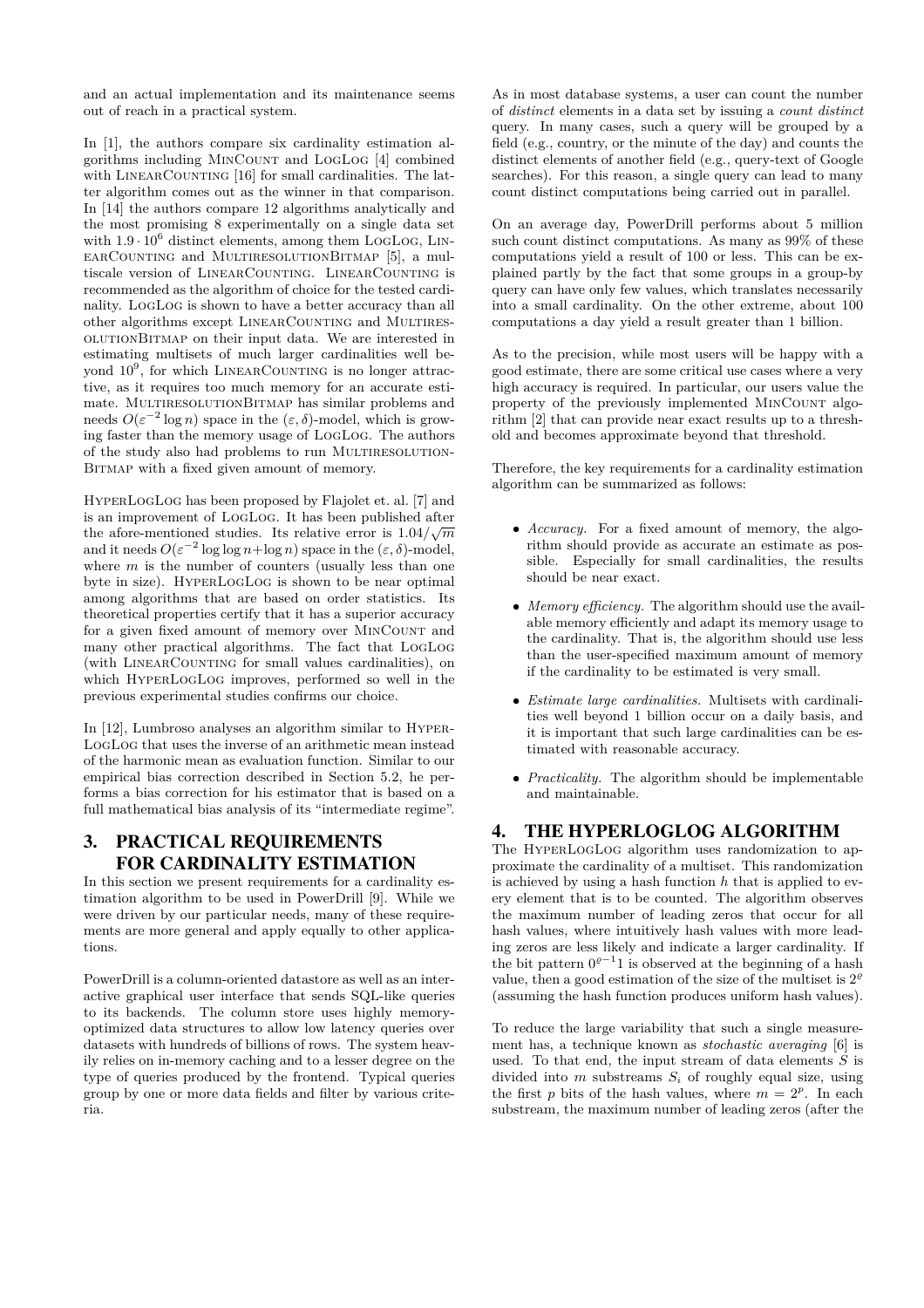initial  $p$  bits that are used to determine the substream) is measured independently. These numbers are kept in an array of registers *M*, where *M*[*i*] stores the maximum number of leading zeros plus one for substream with index *i*. That is,

$$
M[i] = \max_{x \in S_i} \varrho(x)
$$

where  $\rho(x)$  denotes the number of leading zeros in the binary representation of *x* plus one. Note that by convention  $\max_{x \in \emptyset} \varrho(x) = -\infty$ . Given these registers, the algorithm then computes the cardinality estimate as the normalized bias corrected harmonic mean of the estimations on the substreams as

$$
E := \alpha_m \cdot m^2 \cdot \left(\sum_{j=1}^m 2^{-M[j]}\right)
$$

where

$$
\alpha_m := \left( m \int_0^\infty \left( \log_2 \left( \frac{2+u}{1+u} \right) \right)^m du \right)^{-1}
$$

Full details on the algorithm, as well as an analysis of its properties can be found in [7]. In a practical setting, however, this algorithm has a series of problems, which Flajolet et. al. address by presenting a practical variant of the algorithm. This second algorithm uses 32 bit hash values with the precision argument  $p$  in the range  $[4..16]$ . The following modifications are applied to the algorithm. For a full explanation of these changes, see [7].

- 1. *Initialization of registers.* The registers are initialized to 0 instead of  $-\infty$  to avoid the result 0 for  $n \ll m \log m$  where *n* is the cardinality of the data stream (i.e., the value we are trying to estimate).
- 2. *Small range correction.* Simulations by Flajolet et. al. show that for  $n < \frac{5}{2}m$  nonlinear distortions appear that need to be corrected. Thus, for this range Lin- $EARCOUNTING [16]$  is used.
- 3. *Large range corrections.* When *n* starts to approach  $2^{32} \approx 4 \cdot 10^9$ , hash collisions become more and more likely (due to the 32 bit hash function). To account for this, a correction is used.

The full practical algorithm is shown in Figure 1. In the remainder of this paper, we refer to it as  $HLL_{ORIG}$ .

## 5. IMPROVEMENTS TO HYPERLOGLOG

In this section we propose a number of improvements to the HyperLogLog algorithm. The improvements are presented as a series of individual changes, and we assume for every step that all previously presented improvements are kept. We call the final algorithm HYPERLOGLOG<sup>++</sup> and show its pseudo-code in Figure 6.

#### 5.1 Using a 64 Bit Hash Function

An algorithm that only uses the hash code of the input values is limited by the number of bits of the hash codes when it comes to accurately estimating large cardinalities. In particular, a hash function of *L* bits can at most distinguish

**Require:** Let  $h: \mathcal{D} \to \{0,1\}^{32}$  hash data from domain  $\mathcal{D}$ . Let  $m = 2^p$  with  $p \in [4..16]$ . **Phase 0:** Initialization. 1: Define  $\alpha_{16} = 0.673$ ,  $\alpha_{32} = 0.697$ ,  $\alpha_{64} = 0.709$ , 2:  $\alpha_m = \frac{0.7213}{1 + 1.079}{m}$  for  $m \ge 128$ . 3: Initialize *m* registers  $M[0]$  to  $M[m-1]$  to 0. **Phase 1:** Aggregation. 4: **for all** *v* ∈ *S* **do** 5:  $x := h(v)$ 6:  $idx := \langle x_{31}, \ldots, x_{32-p} \rangle_2$  { First *p* bits of *x* } 7:  $w := \langle x_{31-p}, \ldots, x_0 \rangle_2$ 8:  $M[idx] := \max\{M[idx], \varrho(w)\}\$ 9: **end for Phase 2:** Result computation. 10:  $E := \alpha_m m^2 \cdot \left( \sum_{m=1}^{m-1} \right)$ *j*=0  $\left(2^{-M[j]}\right)^{-1}$ { The "raw" estimate } 11: **if**  $E \leq \frac{5}{2}m$  **then** 5 12: Let *V* be the number of registers equal to 0. 13: **if**  $V \neq 0$  **then**  $14:$  $\tilde{f}^* :=$  LINEARCOUNTING $(m, V)$ 15: **else**  $16:$ ∗ := *E* 17: **end if** 18: **else if**  $E \le \frac{1}{30} 2^{32}$  **then** 19: *E* ∗ := *E* 20: **else** 21: *E* <sup>\*</sup> :=  $-2^{32}$  log(1 − *E*/2<sup>32</sup>) 22: **end if** 23: **return** *E* ∗  $\mathbf{Define}\$  LINEARCOUNTING $(m, V)$ Returns the LINEARCOUNTING cardinality estimate. 24: **return**  $m \log(m/V)$ 

#### **Figure 1: The practical variant of the** Hyper-LogLog **algorithm as presented in [7]. We use** *LSB 0* **bit numbering.**

 $2^L$  different values, and as the cardinality *n* approaches  $2^L$ , hash collisions become more and more likely and accurate estimation gets impossible.

A useful property of the HyperLogLog algorithm is that the memory requirement does not grow linearly with *L*, unlike other algorithms such as MINCOUNT or LINEARCOUNTing. Instead, the memory requirement is determined by the number of registers and the maximum size of  $\rho(w)$  (which is stored in the registers). For a hash function of *L* bits and a precision *p*, this maximum value is  $L + 1 - p$ . Thus, the memory required for the registers is  $\lceil \log_2(L+1-p) \rceil \cdot 2^p$ bits. The algorithm HLL<sub>ORIG</sub> uses 32 bit hash codes, which requires  $5 \cdot 2^p$  bits.

To fulfill the requirement of being able to estimate multisets of cardinalities beyond 1 billion, we use a 64 bit hash function. This increases the size of a single register by only a single bit, leading to a total memory requirement of  $6 \cdot 2^p$ . Only if the cardinality approaches  $2^{64} \approx 1.8 \cdot 10^{19}$ , hash collisions become a problem; we have not needed to estimate inputs with a size close to this value so far.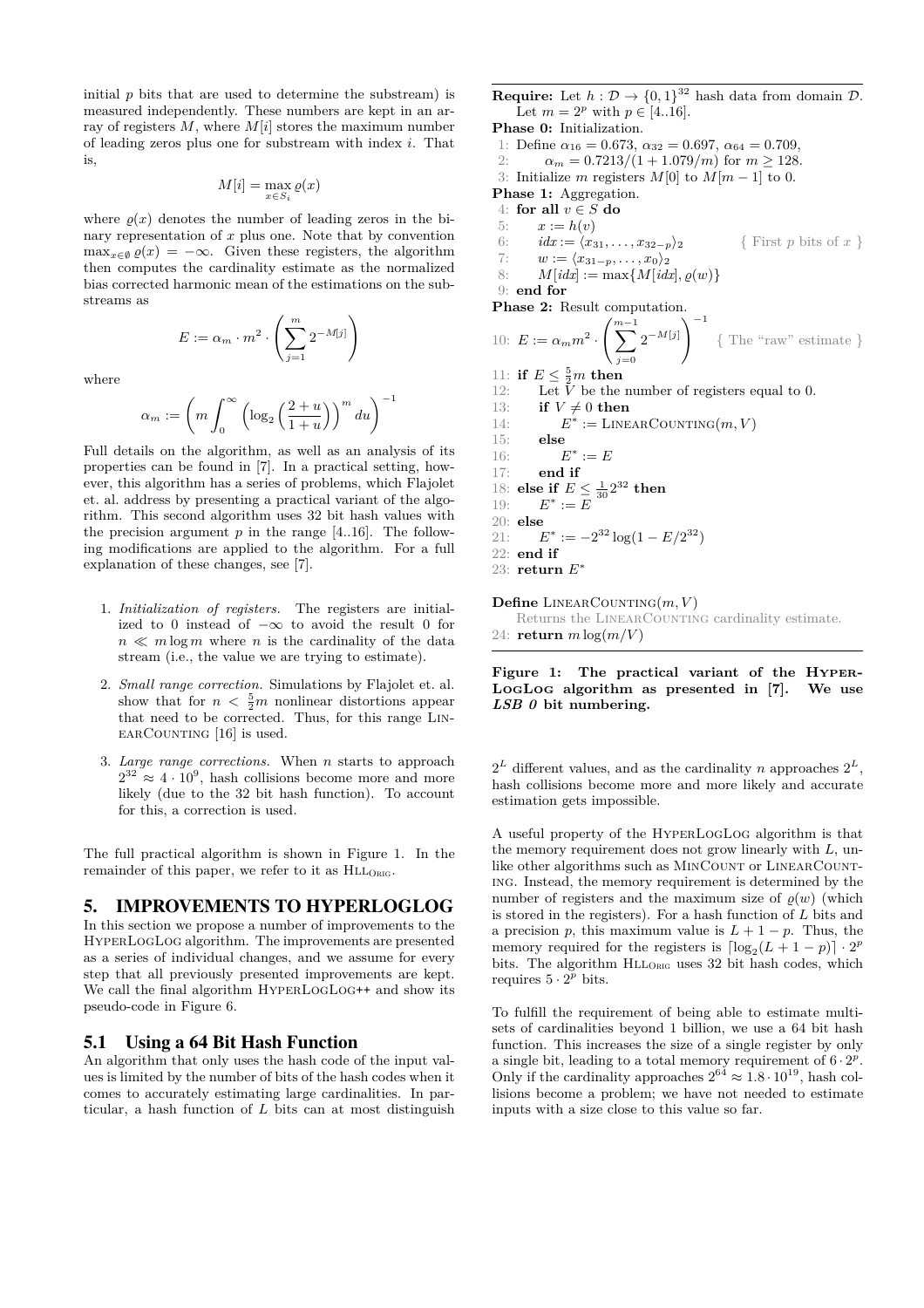With this change, the large range correction for cardinalities close to  $2^{32}$  used in  $HLL_{ORIG}$  is no longer needed. It would be possible to introduce a similar correction if the cardinality approaches 2 <sup>64</sup>, but it seems unlikely that such cardinalities are encountered in practice. If such cardinalities occur, however, it might make more sense to increase the number of bits for the hash function further, especially given the low additional cost in memory.

#### 5.2 Estimating Small Cardinalities

The raw estimate of  $HLL_{ORIG}$  (cf. Figure 1, line 10) has a large error for small cardinalities. For instance, for  $n = 0$ the algorithm always returns roughly 0*.*7*m* [7]. To achieve better estimates for small cardinalities,  $HLL<sub>ORIG</sub>$  uses LIN-EARCOUNTING [16] below a threshold of  $\frac{5}{2}m$  and the raw estimate above that threshold

In simulations, we noticed that most of the error of the raw estimate is due to *bias*; the algorithm overestimates the real cardinality for small sets. The bias is larger for smaller *n*, e.g., for  $n = 0$  we already mentioned that the bias is about 0*.*7*m*. The statistical variability of the estimate, however, is small compared to the bias. Therefore, if we can correct for the bias, we can hope to get a better estimate, in particular for small cardinalities.

*Experimental Setup.* To measure the bias, we ran a version of  $\rm HL_{\rm 64Br}$  that does not use  $\rm LINEARCOUNTING$  and measured the estimate for a range of different cardinalities. The HyperLogLog algorithm uses a hash function to randomize the input data, and will thus, for a fixed hash function and input, return the same results. To get reliable data we ran each experiment for a fixed cardinality and precision on 5000 different randomly generated data sets of that cardinality. Intuitively, the distribution of the input set should be irrelevant as long as the hash function ensures an appropriate randomization. We were able to convince ourselves of this by considering various data generation strategies that produced differently distributed data and ensuring that our results were comparable. We use this approach of computing results on randomly generated datasets of the given cardinality for all experiments in this paper.

Note that the experiments need to be repeated for every possible precision. For brevity, and since the results are qualitatively similar, we illustrate the behavior of the algorithm by considering only precision 14 here and in the remainder of the paper.

We use the same proprietary 64 bit hash function for all experiments. We have tested the algorithm with a variety of hash functions including MD5, SHA1, SHA256, MURMUR3, as well as several proprietary hash functions. However, in our experiments we were not able to find any evidence that any of these hash functions performed significantly better than others.

*Empirical Bias Correction.* To determine the bias, we calculate the mean of all raw estimates for a given cardinality minus that cardinality. In Figure 2 we show the average raw estimate with 1% and 99% quantiles. We also



Figure 2: The average raw estimate of the HLL<sub>64BIT</sub> **algorithm to illustrate the bias of this estimator for**  $p = 14$ , as well as the 1\% and 99\% quantiles on 5000 **randomly generated data sets per cardinality. Note that the quantiles and the median almost coincide for small cardinalities; the bias clearly dominates the variability in this range.**

show the  $x = y$  line, which would be the expected value for an unbiased estimator. Note that only if the bias accounts for a significant fraction of the overall error can we expect a reduced error by correcting for the bias. Our experiments show that at the latest for  $n > 5m$  the correction does no longer reduce the error significantly.

With this data, for any given cardinality we can compute the observed bias and use it to correct the raw estimate. As the algorithm does not know the cardinality, we record for every cardinality the raw estimate as well as the bias so that the algorithm can use the raw estimate to look up the corresponding bias correction. To make this practical, we choose 200 cardinalities as interpolation points, for which we record the average raw estimate and bias. We use *k*nearest neighbor interpolation to get the bias for a given raw estimate (for  $k = 6$ )<sup>1</sup>. In the pseudo-code in Figure 6 we use the procedure EstimateBias that performs the *k*nearest neighbor interpolation.

*Deciding Which Algorithm To Use.* The procedure described so far gives rise to a new estimator for the cardinality, namely the *bias-corrected raw estimate*. This procedure corrects for the bias using the empirically determined data for cardinalities smaller than 5*m* and uses the unmodified raw estimate otherwise. To evaluate how well the bias correction

<sup>&</sup>lt;sup>1</sup>The choice of  $k = 6$  is rather arbitrary. The best value of  $k$ could be determined experimentally, but we found that the choice has only a minuscule influence.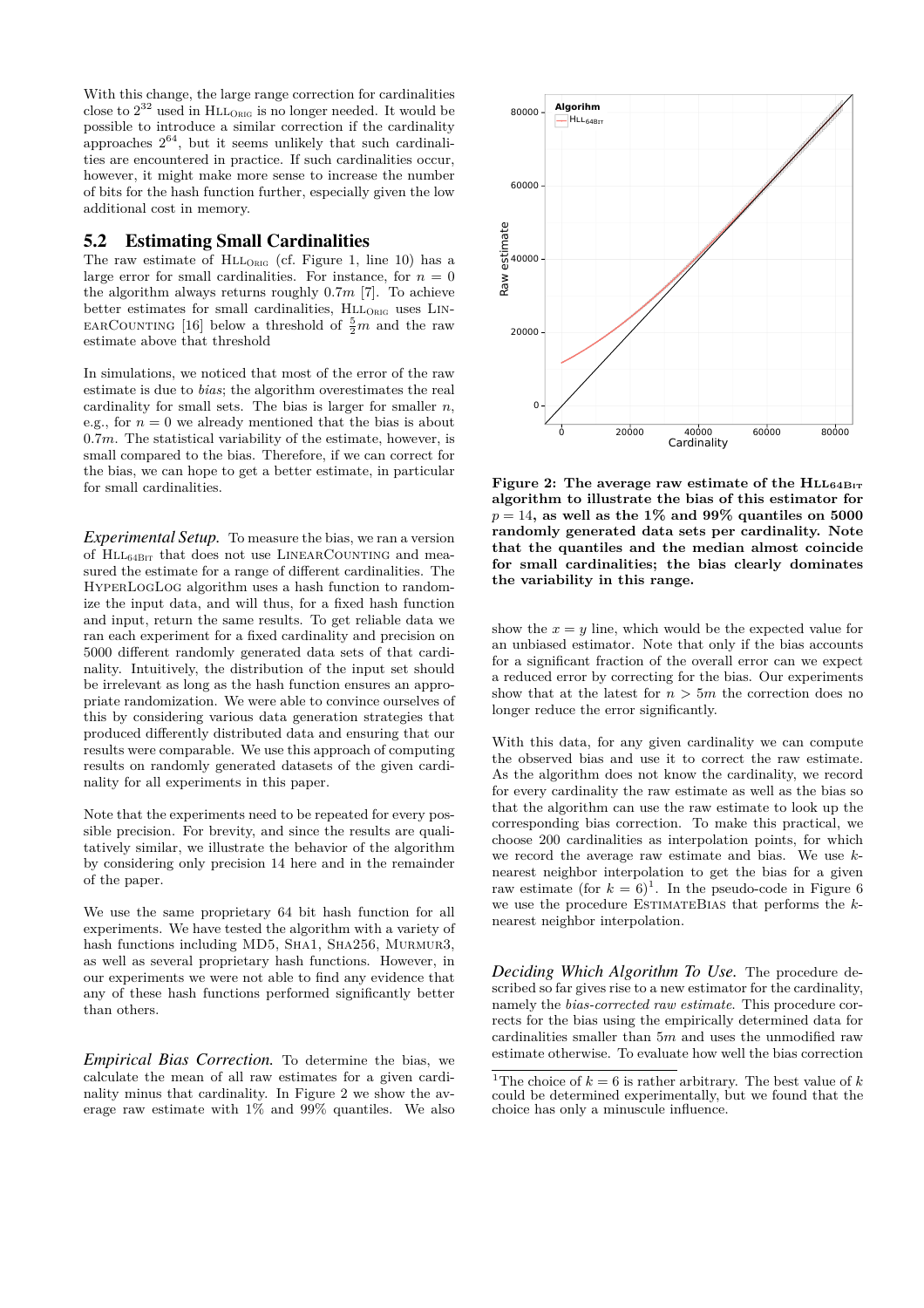works, and to decide if this algorithm should be used in favor of LINEARCOUNTING, we perform another experiment, using the bias-corrected raw estimate, the raw estimate as well as LINEARCOUNTING. We ran the three algorithms for different cardinalities and compare the distribution of the error. Note that we use a different dataset for this second experiment to avoid overfitting.

As shown in Figure 3, for cardinalities that up to about 61000, the bias-corrected raw estimate has a smaller error than the raw estimate. For larger cardinalities, the error of the two estimators converges to the same level (since the bias gets smaller in this range), until the two error distributions coincide for cardinalities above 5*m*.

For small cardinalities, LINEARCOUNTING is still better than the bias-corrected raw estimate<sup>2</sup>. Therefore, we determine the intersection of the error curves of the bias-corrected raw estimate and LINEARCOUNTING to be at 11500 for precision 14 and use LINEARCOUNTING to the left, and the biascorrected raw estimate to the right of that threshold.

As with the bias correction, the algorithm does not have access to the true cardinality to decide on which side of the threshold the cardinality lies, and thus which algorithm should be used. However, again we can use one of the estimates to make the decision. Since the threshold is in a range where LINEARCOUNTING has a fairly small error, we use its estimate and compare it with the threshold. We call the resulting algorithm that combines the LINEARCOUNTING and the bias-corrected raw estimate HLLNOBIAS.

*Advantages of Bias Correction.* Using the bias-corrected raw estimate in combination with LINEARCOUNTING has a series of advantages compared to combining the raw estimate and LINEARCOUNTING:

- The error for an important range of cardinalities is smaller than the error of  $HLL_{64BIT}$ . For precision 14, this range is roughly between 18000 and 61000 (cf. Figure 3).
- The resulting algorithm does not have a significant bias. This is not true for  $HLL_{64\text{Bir}}$  (or  $HLL_{ORIG}$ ), which uses the raw estimate for cardinalities above the threshold of 5*/*2*m*. However, at that point, the raw estimate is still significantly biased, as illustrated in Figure 4.
- Both algorithms use an empirically determined threshold to decide which of the two sub-algorithms to use. However, the two relevant error curves for  $HLL_{\text{NoBlas}}$ are less steep at the threshold compared to  $HLL_{64Bir}$ (cf. Figure 3). This has the advantage that a small error in the threshold has smaller consequences for the accuracy of the resulting algorithm.



**Figure 3: The median error of the raw estimate, the bias-corrected raw estimate, as well as** Lin-**EARCOUNTING** for  $p = 14$ . Also shown are the 5% **and 95% quantiles of the error. The measurements are based on 5000 data points per cardinality.**

#### 5.3 Sparse Representation

HLL<sub>NOBIAS</sub> requires a constant amount of memory throughout the execution of 6*m* bits, regardless of *n*, violating our memory efficiency requirement. If  $n \ll m$ , then most of the registers are never used and thus do not have to be represented in memory. Instead, we can use a *sparse representation* that stores pairs  $(idx, \varrho(w))$ . If the list of such pairs would require more memory than the dense representation of the registers (i.e., 6*m* bits), the list can be converted to the dense representation.

Note that pairs with the same index can be merged by keeping the one with the highest  $\varrho(w)$  value. Various strategies can be used to make insertions of new pairs into the sparse representation as well as merging elements with the same index efficient. In our implementation we represent  $(idx, \rho(w))$ pairs as a single integer by concatenating the bit patterns for  $idx$  and  $\rho(w)$  (storing  $idx$  in the higher-order bits of the integer).

Our implementation then maintains a sorted list of such integers. Furthermore, to enable quick insertion, a separate set is kept where new elements can be added quickly without keeping them sorted. Periodically, this temporary set is sorted and merged with the list (e.g., if it reaches 25% of the maximum size of the sparse representation), removing any pairs where another pair with the same index and a higher  $\rho(w)$  value exists.

Because the index is stored in the high-order bits of the integer, the sorting ensures that pairs with the same index occur consecutively in the sorted sequence, allowing the merge to

<sup>2</sup>This is not entirely true, for very small cardinalities it seems that the bias-corrected raw estimate has again a smaller error, but a higher variability. Since LINEARCOUNTing also has low error, and depends less on empirical data, we decided to use it for all cardinalities below the threshold.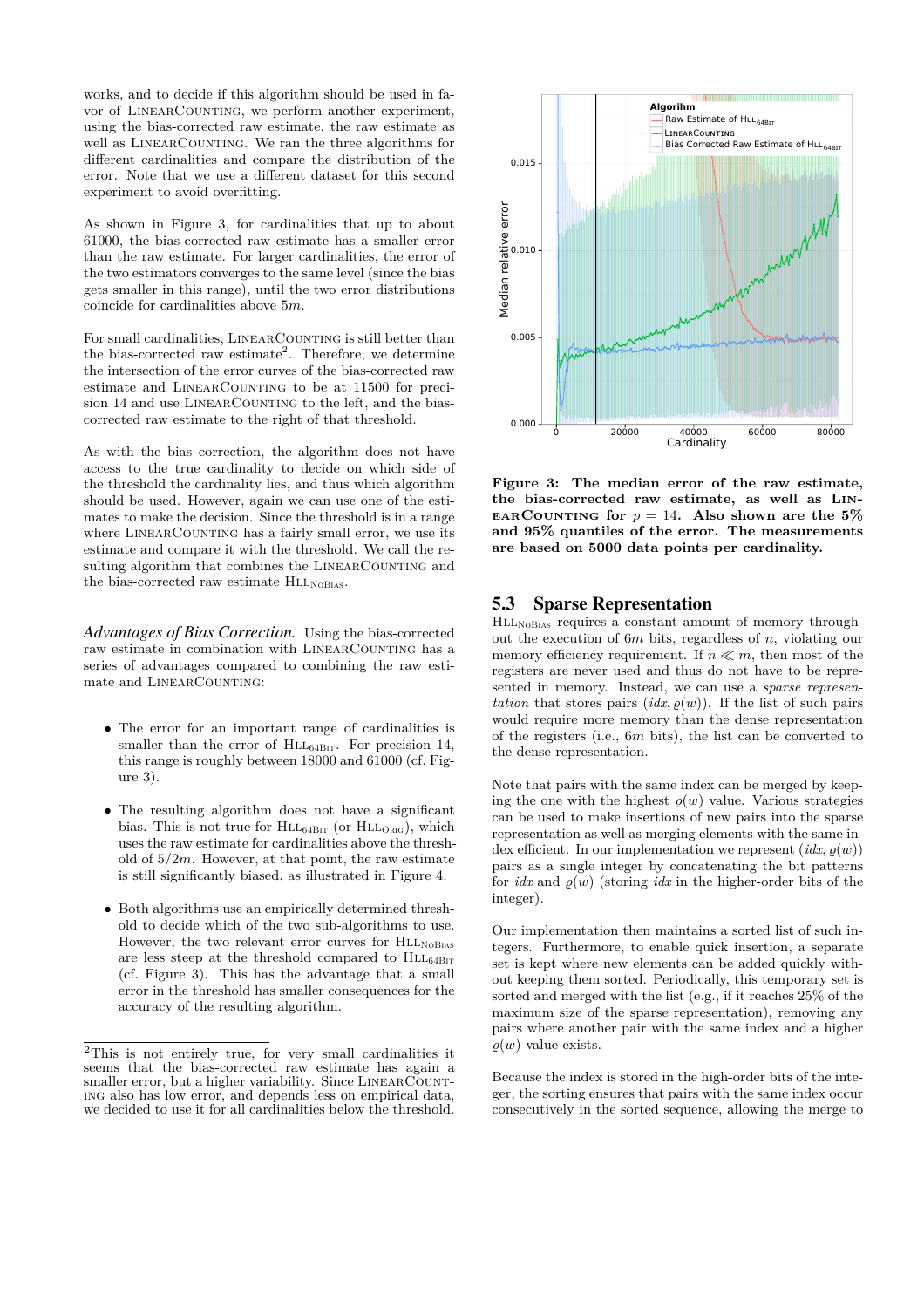

Figure 4: The median bias of HLL<sub>ORIG</sub> and HllNoBias**. The measurements are again based on 5000 data points per cardinality.**

happen in a single linear pass over the sorted set and the list. In the pseudo-code of Figure 6, this merging happens in the subroutine Merge.

The computation of the overall result given a sparse representation in phase 2 of the algorithm can be done in a straight forward manner by iterating over all entries in the list (after the temporary set has been merged with the list), and assuming that any index not present in the list has a register value of 0. As we will explain in the next section, this is not necessary in our final algorithm and thus is not part of the pseudo-code in Figure 6.

The sparse representation reduces the memory consumption for cases where the cardinality *n* is small, and only adds a small runtime overhead by amortizing the cost of searching and merging through the use of the temporary set.

# *5.3.1 Higher Precision for the Sparse Representation*

Every item in the sparse representation requires  $p + 6$  bits, namely to store the index (*p* bits) and the value of that registers (6 bits). In the sparse representation we can choose to perform all operations with a different precision argument  $p' > p$ . This allows us to increase the accuracy in cases where only the sparse representation is used (and it is not necessary to convert to the normal representation). If the sparse representation gets too large and reaches the user-specified memory threshold of 6*m* bits, it is possible to fall back to precision  $p$  and switch to the dense representation. Note that falling back from  $p'$  to the lower precision *p* is always possible: Given a pair  $(idx', g(w'))$  that has been determined with precision  $p'$ , one can determine the corresponding pair  $(idx, \varrho(w))$  for the smaller precision p as follows. Let  $h(v)$  be the hash value for the underlying data element *v*.

- 1. *idx'* consists of the *p'* most significant bits of  $h(v)$ , and since  $p \leq p'$ , we can determine *idx* by taking the *p* most significant bits of *idx'*.
- 2. For  $\rho(w)$  we need the number of leading zeros of the bits of  $h(v)$  after the index bits, i.e., of bits  $63 - p$  to 0. The bits  $63 - p$  to  $64 - p'$  are known by looking at *idx'*. If at least one of these bits is one, then  $\varrho(w)$ can be computed using only those bits. Otherwise, bits  $63 - p$  to  $64 - p'$  are all zero, and using  $\rho(w')$  we know the number of leading zeros of the remaining bits. Therefore, in this case we have  $\varrho(w) = \varrho(w') + (p' - p)$ .

This computation is done in DECODEHASH of Figure 6. It is possible to compute at a different, potentially much higher  $\alpha$  accuracy  $p'$  in the sparse representation, without exceeding the memory limit indicated by the user through the precision parameter *p*. Note that choosing a suitable value for  $p'$  is a trade-off. The higher  $p'$  is, the smaller the error for cases where only the sparse representation is used. However, at the same time as  $p'$  gets larger, every pair requires more memory which means the user-specified memory threshold is reached sooner in the sparse representation and the algorithm needs to switch to the dense representation earlier.

Also note that one can increase  $p'$  up to 64, at which points the full hash code is kept.

We use the name  $HLL_{SPARSE1}$  to refer to this algorithm. To illustrate the increased accuracy, Figure 5 shows the error distribution with and without the sparse representation.

#### *5.3.2 Compressing the Sparse Representation*

So far, we presented the sparse representation to use a temporary set and a list which is kept sorted. Since the temporary set is used for quickly adding new elements and merged with the list before it gets large, using a simple implementation with some built-in integer type works well, even if some bits per entry are wasted (due to the fact that builtin integer types may be too wide). For the list, however, we can exploit two facts to store the elements more compactly. First of all, there is an upper limit on the number of bits used per integer, namely  $p' + 6$ . Using an integer of fixed width (e.g., int or long as offered in many programming languages) might be wasteful. Furthermore, the list is guaranteed to be sorted, which can be exploited as well.

We use a *variable length encoding* for integers that uses variable number of bytes to represent integers, depending on their absolute value. Furthermore, we use a *difference encoding*, where we store the difference between successive elements in the list. That is, for a sorted list  $a_1, a_2, a_3, \ldots$  we would store  $a_1, a_2 - a_1, a_3 - a_2, \ldots$  The values in such a list of differences have smaller absolute values, which makes the variable length encoding even more efficient. Note that when sequentially going through the list, the original items can easily be recovered.

We use the name  $HLL_{SPARSE2}$  if only the variable length encoding is used, and  $HLL_{SPARSE3}$  if additionally the difference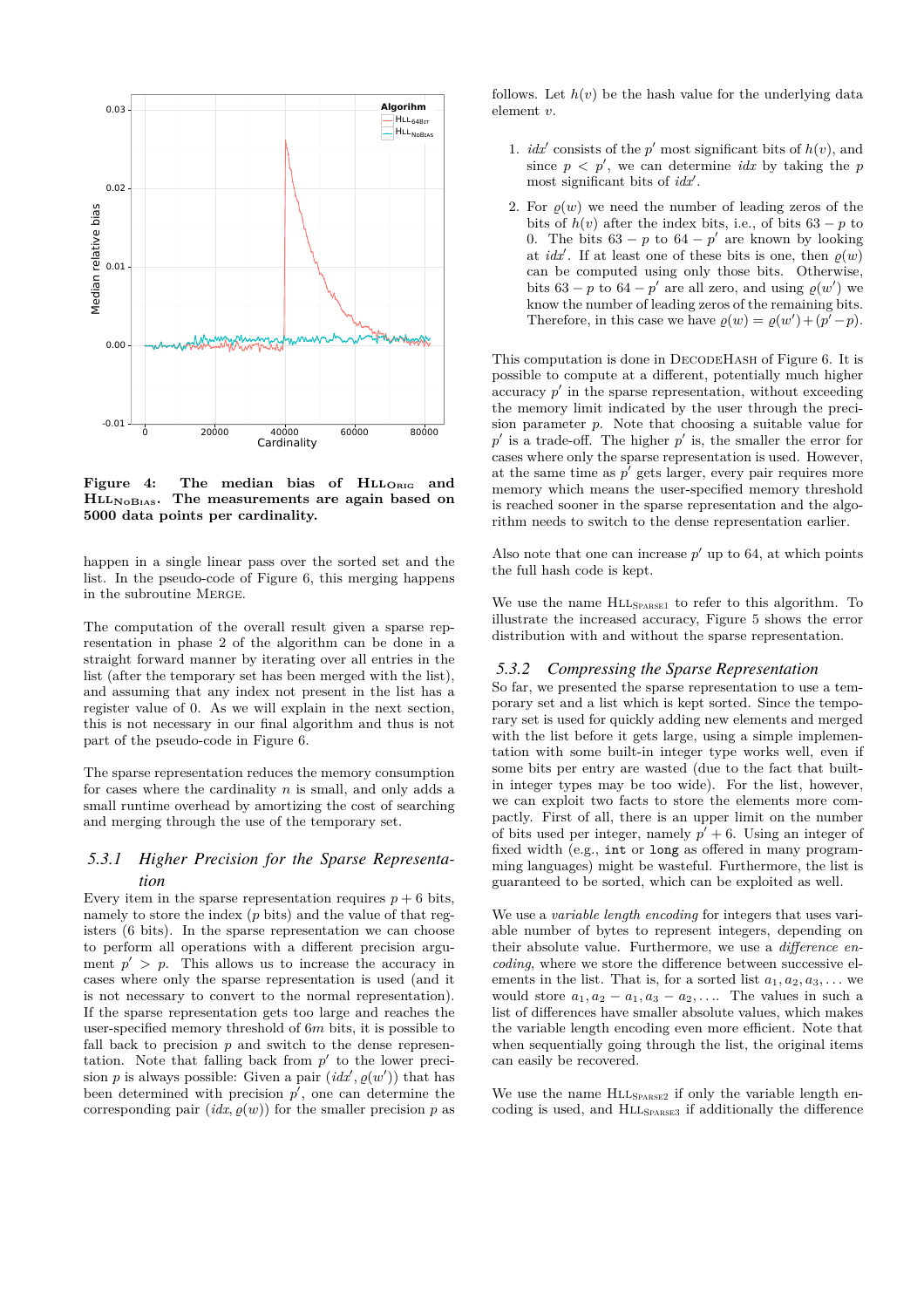

Figure 5: Comparison of  $HLL_{\text{NoBias}}$  and  $HLL^{++}$  to **illustrate the increased accuracy, here for**  $p' = 25$ , **with 5% and 95% quantiles. The measurements are on 5000 data points per cardinality.**

encoding is used.

Note that introducing these two compression steps is possible in an efficient way, as the sorted list of encoded hash values is only updated in batches (when merging the entries in the set with the list). Adding a single new value to the compressed list would be expensive, as one has to potentially read the whole list in order to even find the correct insertion point (due to the difference encoding). However, when the list is merged with the temporary set, then the list is traversed sequentially in any case. The pseudo-code in Figure 7 uses the not further specified subroutine DECODESPARSE to decompress the variable length and difference encoding in a straight forward way.

#### *5.3.3 Encoding Hash Values*

It is possible to further improve the storage efficiency with the following observations. If the sparse representation is used for the complete aggregation phase, then in the result computation HLLNOBIAS will always use LINEARCOUNTING to determine the result. This is because the maximum number of hash values that can be stored in the sparse representation is small compared to the cardinality threshold of where to switch from LINEARCOUNTING to the bias-corrected raw estimate. Since LINEARCOUNTING only requires the number of distinct indices (and  $m$ ), there is no need for  $\varrho(w')$ from the pair. The value  $\varrho(w')$  is only used when switching from the sparse to the normal representation, and even then only if the bits  $\langle x_{63-p}, \ldots, x_{64-p'} \rangle$  are all 0. For a good hash function with uniform hash values, the value  $\varrho(w')$  only needs to be stored with probability  $2^{p-p'}$ .

This idea can be realized by only storing  $\varrho(w')$  if necessary,

| $\boldsymbol{p}$ | m     | $HLL_{\rm SPARSE1}$ | $\rm HL_{SPARSE2}$ | $\rm HL_{SPARSE3}$ | $HLL++$  |
|------------------|-------|---------------------|--------------------|--------------------|----------|
| 10               | 1024  | 192.00              | 316.45             | 420.73             | 534.27   |
| 12               | 4096  | 768.00              | 1261.82            | 1962.18            | 2407.73  |
| 14               | 16384 | 3072.00             | 5043.91            | 8366.45            | 12107.00 |
| -16              | 65536 | 12288.00            | 20174.64           | 35616.73           | 51452.64 |

**Table 1: The maximum number of pairs with distinct index that can be stored before the representation reaches the size of the dense representation, i.e.,** 6*m* **bits. All measurements have been repeated** for different inputs, for  $p' = 25$ .

and using one bit (e.g., the least significant bit) to indicate whether it is present or not. We use the following encoding: If the bits  $\langle x_{63-p}, \ldots, x_{64-p'} \rangle$  are all 0, then the resulting integer is

$$
\langle x_{63},\ldots,x_{64-p'}\rangle\parallel\langle\varrho(w')\rangle\parallel\langle 1\rangle
$$

(where we use || to concatenate bits). Otherwise, the pair is encoded as

 $\langle x_{63}, \ldots, x_{64-n'} \rangle$  ||  $\langle 0 \rangle$ 

The least significant bit allows to easily decode the integer again. Procedures ENCODEHASH and DECODEHASH of Figure 7 implement this encoding.

In our implementation<sup>3</sup> we fix  $p' = 25$ , as this provides very high accuracy for the range of cardinalities where the sparse representation is used. Furthermore, the 25 bits for the index, 6 bits for  $\rho(w')$  and one indicator bit fit nicely into a 32 bit integer, which is useful from a practical standpoint.

We call this algorithm  $HYPERLOGLOG++$  (or  $HLL++$  for short), which is shown in Figure 6 and includes all improvements from this paper.

#### *5.3.4 Space Efficiency*

In Table 1 we show the effects of the different encoding strategies on the space efficiency of the sparse encoding for a selection of precision parameters *p*. The less memory a single pair requires on average, the longer can the algorithm use the sparse representation without switching to the dense representation. This directly translates to a high precision for a larger range of cardinalities.

For instance, for precision 14, storing every element in the sparse representation as an integer would require 32 bits. The variable length encoding reduces this to an average of 19.49 bits per element. Additionally introducing a difference encoding requires 11.75 bits per element and using the improved encoding of hash values further decreases this value to 8.12 bits on average.

#### 5.4 Evaluation of All Improvements

To evaluate the effect of all improvements, we ran  $HLL_{ORIG}$  as presented in [7] and HLL++. The error distribution clearly illustrates the positive effects of our changes on the accuracy of the estimate. Again, a fresh dataset has been used

<sup>&</sup>lt;sup>3</sup>This holds for all backends except for our own column store, where we use both  $p' = 20$  and  $p' = 25$ , also see Section 6.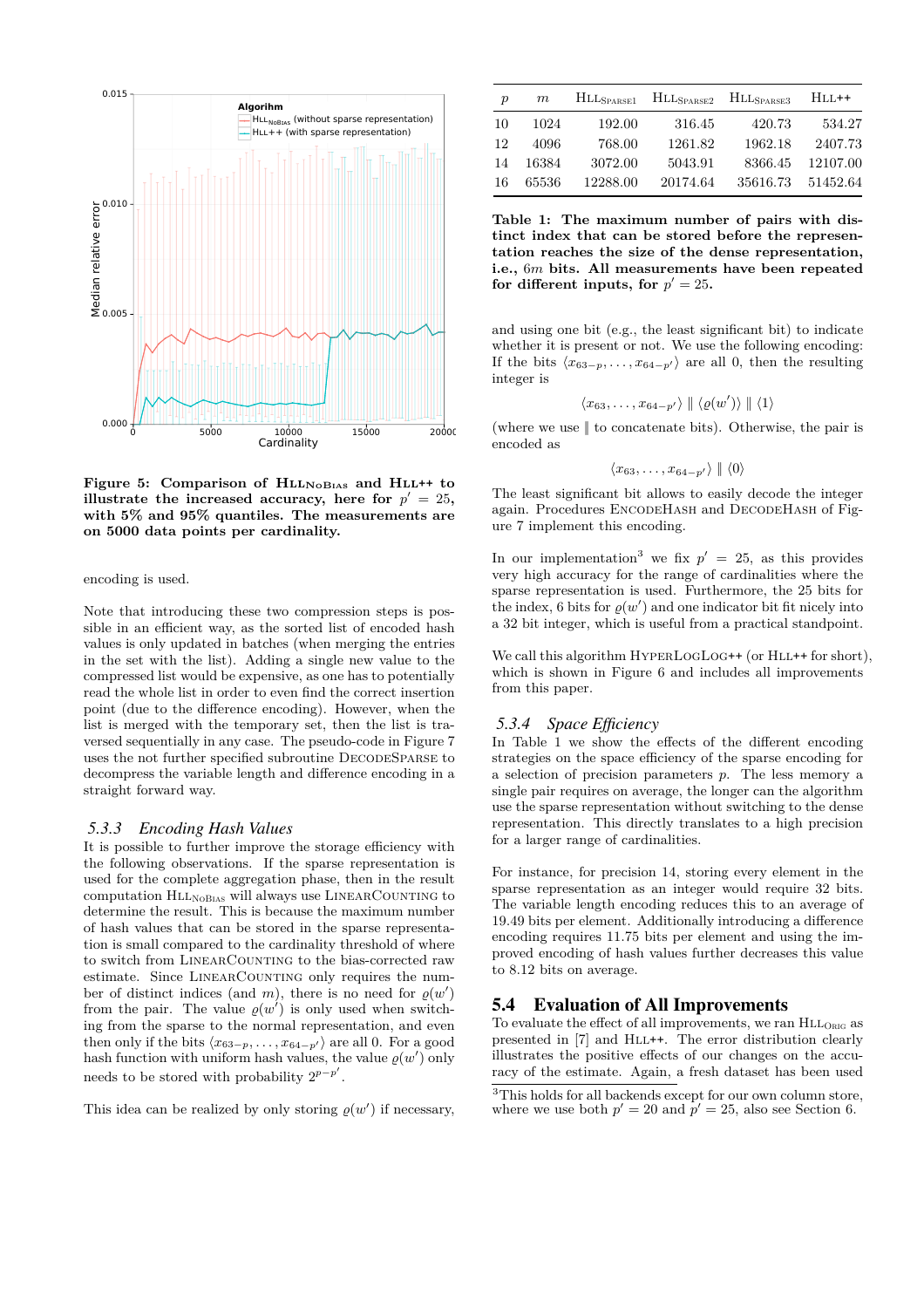**Input:** The input data set *S*, the precision *p*, the precision  $p'$  used in the sparse representation where  $p \in [4..p']$  and  $p' \leq 64$ . Let  $h: \mathcal{D} \to \{0,1\}^{64}$  hash data from domain  $\mathcal{D}$ to 64 bit values. **Phase 0:** Initialization. 1:  $m := 2^p$ ;  $m' := 2^{p'}$ 2:  $\alpha_{16} := 0.673; \ \alpha_{32} := 0.697; \ \alpha_{64} := 0.709$ 3:  $\alpha_m := 0.7213/(1 + 1.079/m)$  for  $m \ge 128$  $4: format :=$  **SPARSE** 5:  $tmp\_set := \emptyset$ 6:  $sparse\_list := []$ Phase 1: Aggregation. 7: **for all** *v* ∈ *S* **do** 8:  $x := h(v)$ 9: **switch** *format* **do** 10: **case** normal 11:  $idx := \langle x_{63}, \ldots, x_{64-p} \rangle_2$ 12:  $w := \langle x_{63-p}, \ldots, x_0 \rangle_2$ 13:  $M[idx] := \max\{M[idx], \varrho(w)\}\$ 14: **end case** 15: **case** sparse 16:  $k := \text{ENCODEHASH}(x, p, p')$ 17:  $tmp\_set := tmp\_set \cup \{k\}$ 18: **if** *tmp\_set* is too large **then** 19: *sparse\_list* := 20: Merge(*sparse\_list,* Sort(*tmp\_set*)) 21: *tmp\_set* := ∅ 22: **if** |*sparse\_list*| *> m* · 6 bits **then** 23:  $format := NORMAL$ 24:  $M := \text{TONORMAL}(sparse\_list)$ 25: **end if** 26: **end if** 27: **end case** 28: **end switch** 29: **end for Phase 2:** Result computation. 30: **switch** *format* **do** 31: **case** sparse 32: *sparse\_list* := Merge(*sparse\_list,* Sort(*tmp\_set*)) 33: **return** LINEARCOUNTING( $m', m' - | sparse\_list|$ ) 34: **end case** 35: **case** normal 36:  $E := \alpha_m m^2 \cdot \left(\sum_{m=1}^{m-1} \right)$ *j*=0  $\left(2^{-M[j]}\right)^{-1}$ 37: *E*  $\mathcal{O}' := (E \leq 5m)$  ?  $(E - \text{ESTIMATEBias}(E, p)) : E$ 38: Let  $V$  be the number of registers equal to 0. 39: **if**  $V \neq 0$  **then** 40:  $H := \text{LINEARCOUNTING}(m, V)$ 41: **else** 42:  $H := E'$ 43: **end if** 44: **if**  $H \leq$  THRESHOLD $(p)$  **then** 45: **return** *H* 46: **else** 47: **return** *E* 0 48: **end if** 49: **end case** 50: **end switch**

Figure 6: The HLL<sup>++</sup> algorithm that includes all the **improvements presented in this paper. Some auxiliary procedures are given in Figure 7.**

#### $\mathbf{Define}\$  LINEARCOUNTING $(m, V)$

Returns the LINEARCOUNTING cardinality estimate. 1: **return**  $m \log(m/V)$ 

#### **Define** THRESHOLD $(p)$

Returns empirically determined threshold (we provide the values from our implementation at http://goo.gl/  $i$ U8 $T\sigma$ ).

#### **Define** ESTIMATEBIAS $(E, p)$

Returns the estimated bias, based on the interpolating with the empirically determined values.

#### $\mathbf{Define}\ \mathbf{EncodeHASH}(x,p,p')$

Encodes the hash code *x* as an integer.

- 2: **if**  $\langle x_{63-p}, \ldots, x_{64-p'} \rangle = 0$  **then**
- 3: **return**  $\langle x_{63}, \ldots, x_{64-p'} \rangle \parallel \langle \varrho(\langle x_{63-p'}, \ldots, x_0 \rangle) \rangle \parallel \langle 1 \rangle$
- 4: **else**
- 5: **return**  $\langle x_{63}, \ldots, x_{64-p'} \rangle \parallel \langle 0 \rangle$

6: **end if**

#### $\textbf{Define } \text{GETInnext}(k, p)$

- Returns the index with precision *p* stored in *k*
- 7: **if**  $\langle k_0 \rangle = 1$  **then**
- 8: **return**  $\langle k_{p+6}, \ldots, k_{6} \rangle$
- 9: **else**
- 10: **return**  $\langle k_{p+1}, \ldots, k_1 \rangle$
- 11: **end if**

#### $\mathbf{Define } \mathbf{ DECODEHASH}(k,p,p')$

- Returns the index and  $\rho(w)$  with precision p stored in k
- 12: **if**  $\langle k_0 \rangle = 1$  **then**
- 13:  $r := \langle k_6, \ldots, k_1 \rangle + (p' p)$ 14: **else**
- 
- 15:  $r := \varrho(\langle k_{p'-p-1}, \ldots, k_1 \rangle)$
- 16: **end if**
- 17: **return**  $(GETINDEX(k, p), r)$

#### $\textbf{Define } \text{TONORMAL}(sparse\_list, p, p')$

- Converts the sparse representation to the normal one
- 18:  $M := \text{NewARRAY}(m)$
- 19: **for all**  $k \in$  DECODESPARSE(*sparse\_list*) **do**
- 20:  $(idx, r) := \text{DECODEHASH}(k, p, p')$
- 21:  $M[idx] := \max\{M[idx], \varrho(w)\}\$
- 22: **end for**
- 23: **return** *M*

#### **Define** Merge(*a, b*)

Expects two sorted lists *a* and *b*, where the first is compressed using a variable length and difference encoding. Returns a list that is sorted and compressed in the same way as *a*, and contains all elements from *a* and *b*, except for entries where another element with the same index, but higher  $\rho(w)$  value exists. This can be implemented in a single linear pass over both lists.

#### $Define$  DECODESPARSE $(a)$

Expects a sorted list that is compressed using a variable length and difference encoding, and returns the elements from that list after it has been decompressed.

#### Figure 7: Auxiliary procedures for the HLL++ algo**rithm.**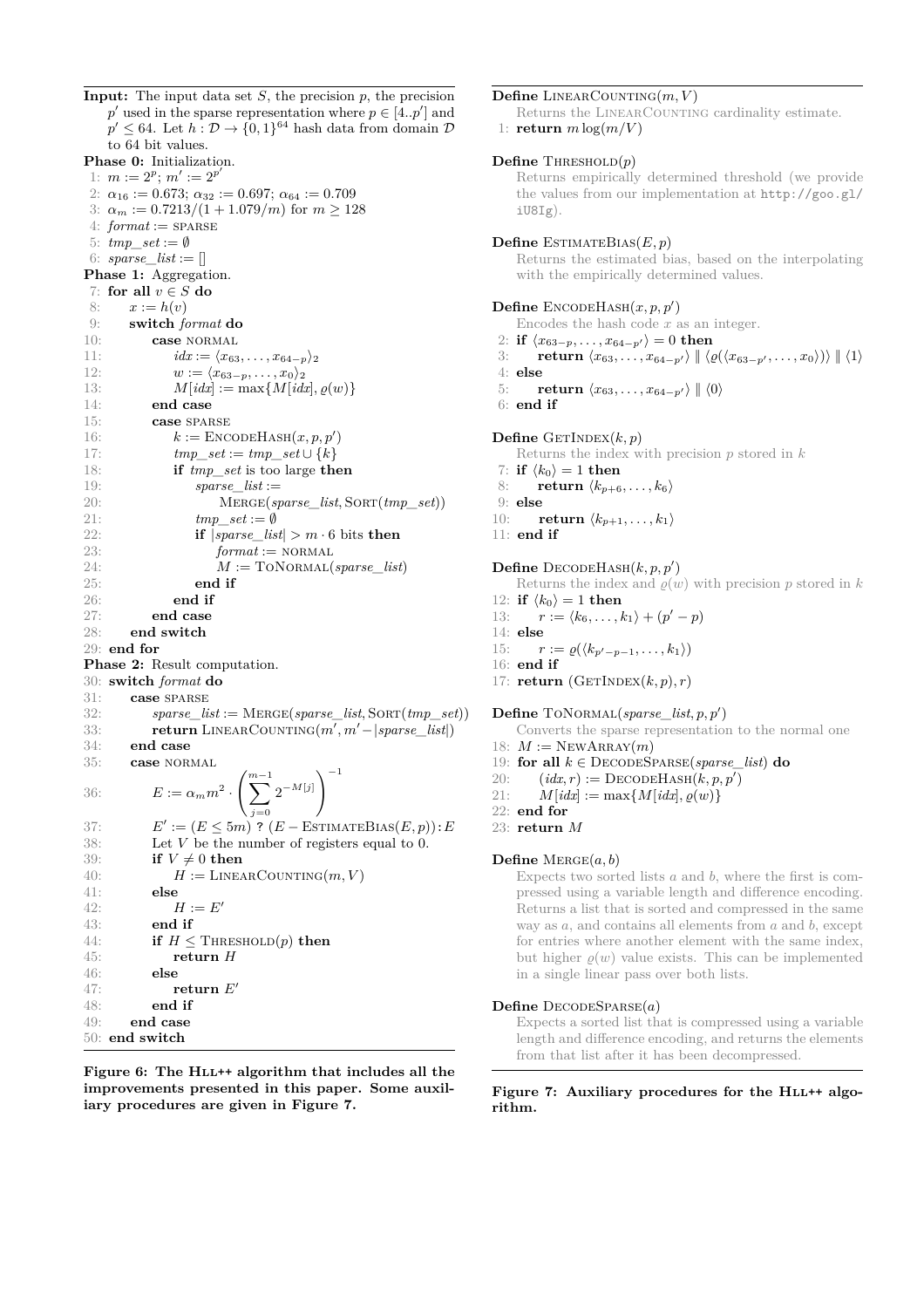

Figure 8: Comparison of  $HLL_{ORIG}$  with  $HLL^{++}$ . The **mean relative error as well as the 5% and 95% quantiles are shown. The measurements are on 5000 data points per cardinality.**

for this experiment, and the results of the comparison for precision 14 are shown in Figure 8.

First of all, there is a spike in the error of  $HLL_{ORIG}$ , almost exactly at  $n = 5/2m = 40960$ . The reason for this is that the ideal threshold of when to switch from LINEARCOUNT-ING to the raw estimate in  $HLL_{OEG}$  is not precisely at  $5/2m$ . As explained in Section 5.2, a relatively small error in this threshold leads to a rather large error in the overall error, because the error curve of the raw estimate is fairly steep. Furthermore, even if the threshold was determined more precisely for  $HLL<sub>ORIG</sub>$ , its error would still be larger than that of HLL++ in this range of cardinalities. Our HYPERLOGLOG++ algorithm does not exhibit any such behavior.

The advantage of the sparse representation is clearly visible; for cardinalities smaller than about 12000, the error of our final algorithm HLL++ is significantly smaller than for HllOrig without a sparse representation.

# 6. IMPLICATIONS FOR DICTIONARY ENCODINGS OF COLUMN STORES

In this section we focus on a property of HyperLogLog (and Hll++ in particular) that we were able to exploit in our implementation for the column-store presented in [9].

Given the expression materialization strategy of that column store, any cardinality estimation algorithm that computes the hash value of an expression will have to add a data column of these values to the store. The advantage of this approach is that the hash values for any given expression only need to be computed once. Any subsequent computation can use the precomputed data column.

As explained in [9], most column stores use a dictionary encoding for the data columns that maps values to identifiers. If there is a large number of distinct elements, the size of the dictionary can easily dominate the memory needed for a given count distinct query.

HyperLogLog has the useful property that not the full hash code is required for the computation. Instead, it suffices to know the first  $p$  bits (or  $p'$  if the sparse representation with higher accuracy from Section 5.3 is used) as well as the number of leading zeros of the remaining bits.

This leads to a smaller maximum number of distinct values for the data column. While there are  $2^{64}$  possible distinct hash values if the full hash values were to be stored, there are only  $2^p \cdot (64 - p' - 1) + 2^p \cdot (2^{p'-p} - 1)$  different values that our integer encoding from Section  $5.3.3$  can take<sup>4</sup>. This reduces the maximum possible size of the dictionary by a major factor if  $p' \ll 64$ 

For example, our column store already bounds the size of the dictionary to 10 million (and thus there will never be  $2^{64}$  different hash values). Nonetheless, using the default parameters  $p' = 20$  and  $p = 14$ , there can still be at most 1.74 million values, which directly translates to a memory saving of more than 82% for the dictionary if all input values are distinct.

#### 7. CONCLUSIONS

In this paper we presented a series of improvements to the HyperLogLog algorithm. Most of these changes are orthogonal to each other and can thus be applied independently to fit the needs of a particular application.

The resulting algorithm HyperLogLog++ fulfills the requirements listed in Section 3. Compared to the practical variant of HyperLogLog from [7], the *accuracy* is significantly better for large range of cardinalities and equally good on the rest. For precision 14 (and  $p' = 25$ ), the sparse representation allows the average error for cardinalities up to roughly 12000 to be smaller by a factor of 4. For cardinalities between 12000 and 61000, the bias correction allows for a lower error and avoids a spike in the error when switching between sub-algorithms due to less steep error curves. The sparse representation also allows for a more adaptive use of memory; if the cardinality *n* is much smaller than *m*, then HyperLogLog++ requires significantly less memory. This is of particular importance in PowerDrill where often many count distinct computations are carried out in parallel for a single count distinct query. Finally, the use of 64 bit hash codes allows the algorithm to estimate cardinalities well beyond 1 billion.

All of these changes can be implemented in a straight-forward way and we have done so for the PowerDrill system. We provide a complete list of our empirically determined parameters at http://goo.gl/iU8Ig to allow easier reproduction of our results.

<sup>&</sup>lt;sup>4</sup>This can be seen as follows: There are  $2^p(64-p'-1)$  many encoded values that store  $\varrho(w')$ , and similarly  $2^p(2^{p'-p}-1)$ many without it.